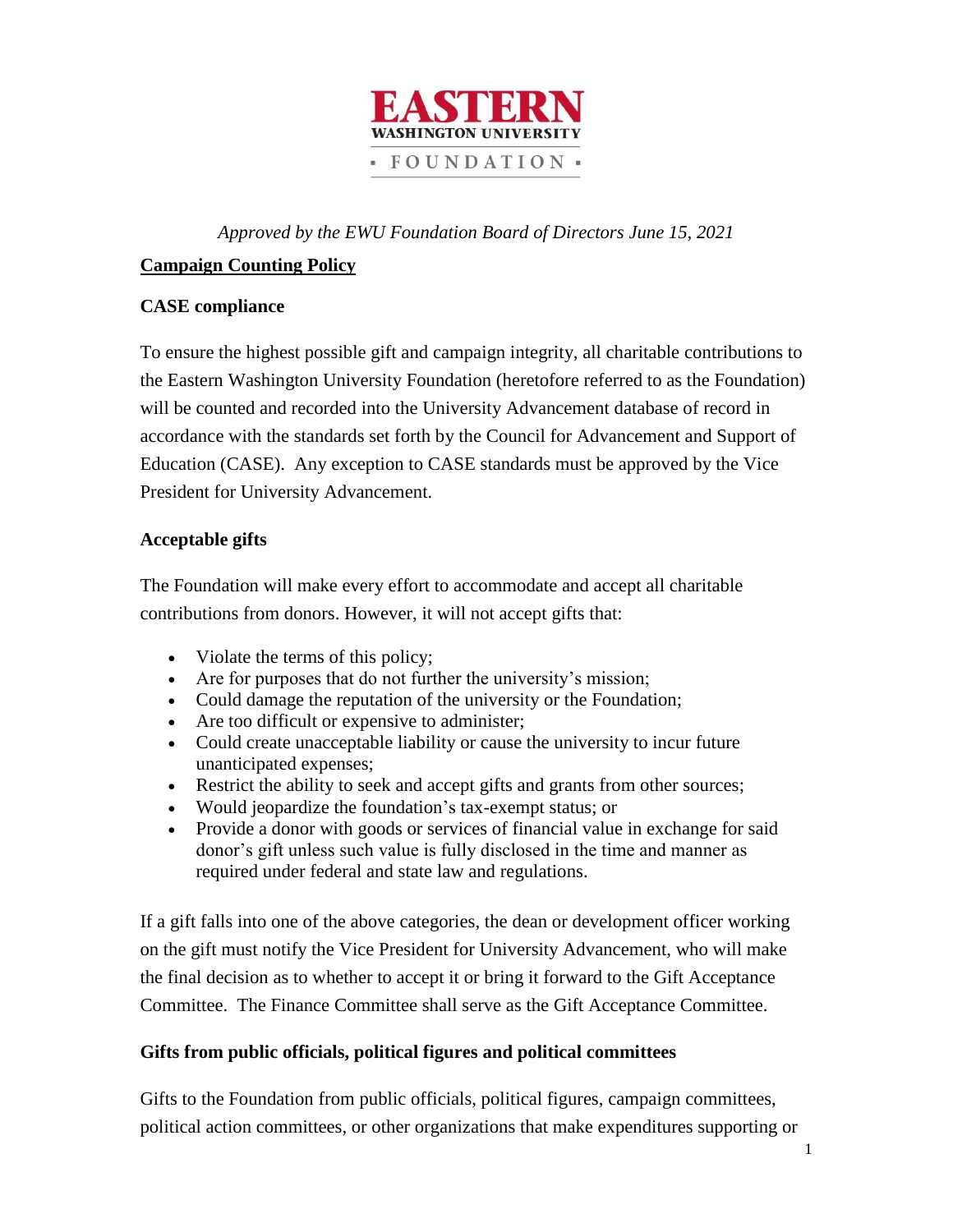opposing candidates or causes, may not be conditioned on or result in any personal benefit to the contributor or a family member of the contributor (for purposes of such gifts, "personal benefit" should be interpreted broadly). No university employee, or agent on behalf of the university, may knowingly provide or promise to provide a personal benefit to such a contributor (or family member of such a contributor) as a condition of or in connection with such a gift. Questions regarding the propriety of such a gift should be directed to the Vice President of University Advancement.

#### **Submitting and executing gifts**

In order for gifts to Eastern Washington University or the Foundation to be credited to the campaign, they should be routed to and recorded by the Foundation gift processing office. This will assure that the donor receives proper acknowledgement, recognition, and relevant tax information.

The following gifts and pledges received from July 1, 2017 through June 30, 2027 will be counted toward the campaign:

- Cash and credit cards.
- Gifts of cash in which the donor retains no interest, are paid in full and have an established fund do not require a written gift agreement or any prior approvals. However, the donor may want to designate or restrict the uses and purposes of their gift to areas or units of EWU that they most wish to support. Wherever possible a Memorandum of Understanding (MOU) documenting the intent of the gift will be established and signed by both the donor and the Executive Director of the Foundation or designee.
	- o \$5,000 minimum shall be required for the establishment of a restricted account.
	- o \$25,000 minimum shall be required for the establishment of an endowment account.
- Unrestricted gifts of cash will be deposited into the Eastern Fund. These funds will be used to support the Foundation's highest priorities and may be added to the Foundation's endowment.
- Securities (e.g., publicly-traded securities, closely-held stock, illiquid securities) will be counted by using an average of the high and low trading price on the date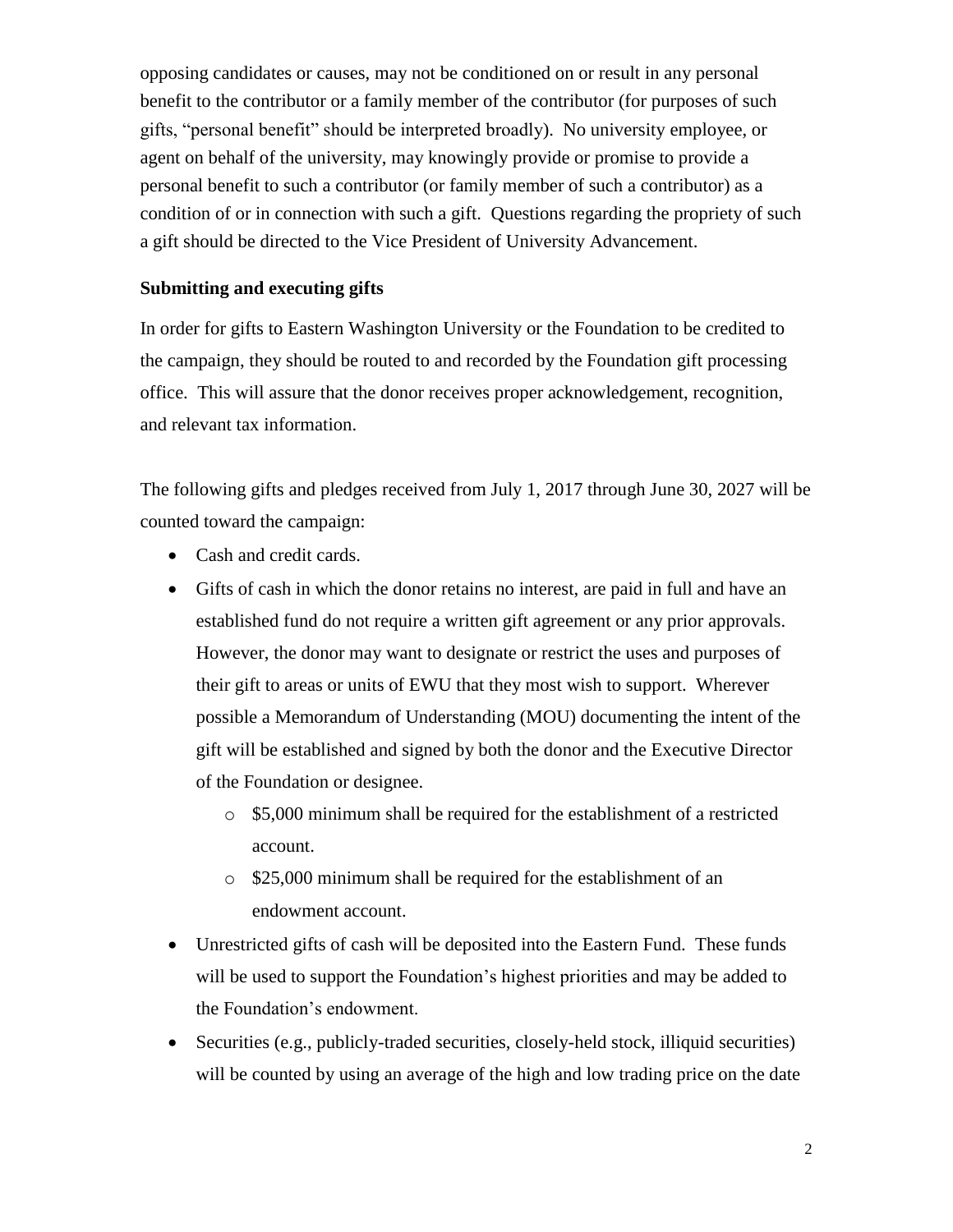the securities are received. Gifts of marketable securities in excess of \$250,000 should be reviewed by the Gift Acceptance Committee.

- o In most cases, gift of marketable securities will be promptly sold in accordance with established Foundation practice. The Vice President of University Advancement must approve any request by a donor that the foundation hold and refrain from selling a marketable security.
- Non-marketable or closely held securities (e.g., partnerships, limited partnerships, LLC, closely-held companies) may be accepted on a case by case basis after review and recommendation by the Gift Acceptance Committee and approval of the full Foundation Board of Directors.
- Real Estate will be counted at fair market value on the effective date of the gift as determined in accordance with Foundation policies and IRS rules and regulations. Real estate must be accepted by the Gift Acceptance Committee. If the donor has obtained an appraisal that meets IRS tax deduction substantiation requirements, the Foundation may use the appraisal for gift accounting purposes. If an appraisal is not available, an alternative method of valuation acceptable to the Director of Advancement Services will be used.
	- o Retained life estates—the foundation may accept a gift of a personal residence which is subject to a retained life estate. Acceptance must be approved by The Investment Committee and Gift Acceptance Committee. It is required that the donor assume responsibility for ongoing property taxes, insurance and maintenance for the duration of the life estate. Consistent with CASE standards, retained life estates will be counted and donors credited with the appraised market value of the property on the date of the gift. Gift receipts will be issued in accordance with IRS guidelines.
- Pledges of \$10,000 or more, made in writing. The standard time provided for payment of pledges will be up to five years. At the time the pledge is made, provisions may be made for a longer payment period, as determined by the Gift Acceptance Committee chair or their designee.
- Irrevocable deferred gifts of charitable gift annuities  $(CGA's)$ . The Foundation does solicit and offer CGA's to the residents of the state of Washington and EWU is authorized by state law to offer CGA's for the benefit of the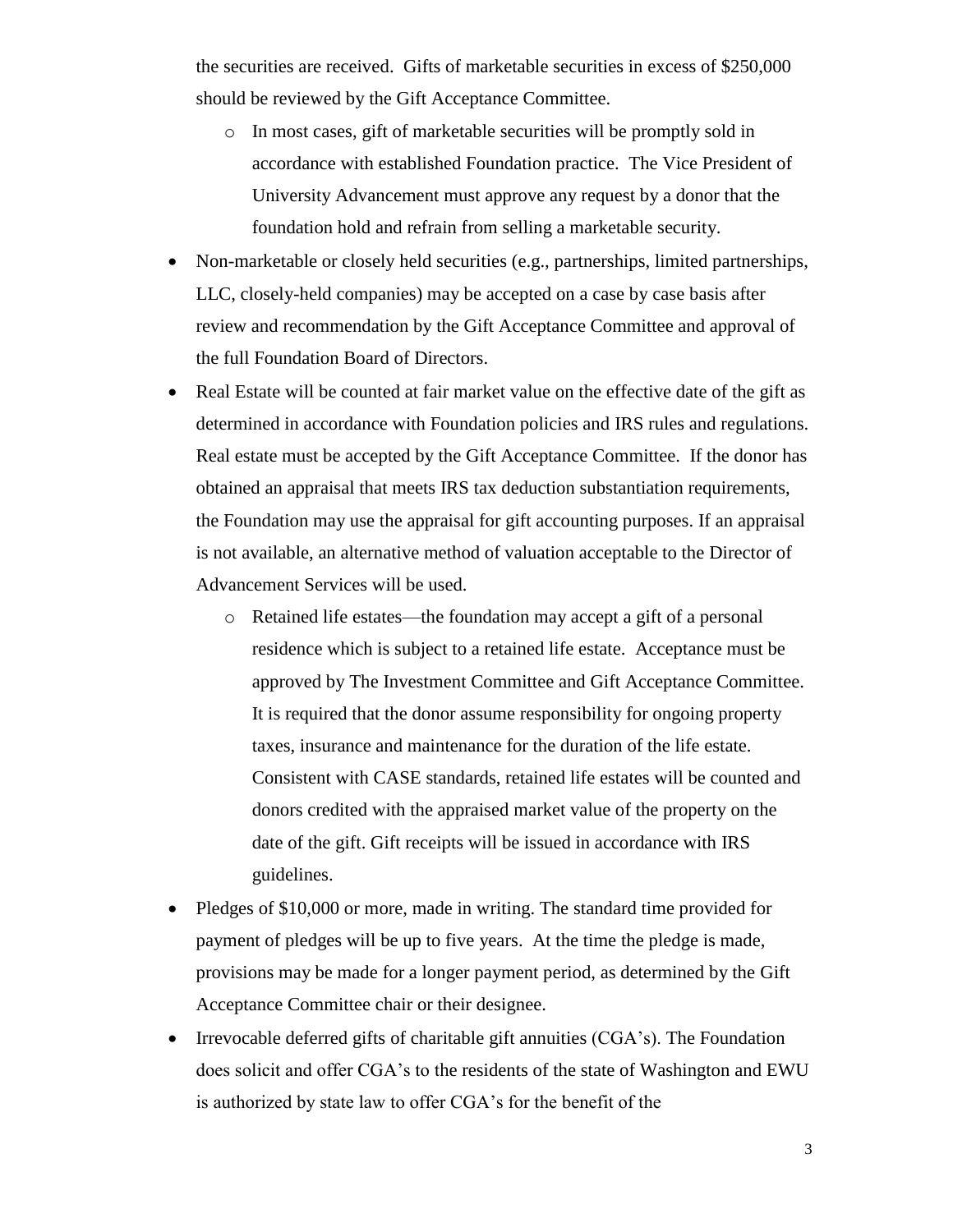University. Minimum of \$10,000 and gifts of \$250,000 or more require EWU Board of Trustee approval. Charitable gift annuity contracts that meet this policy and are entered into in exchange for assets other than cash require approval by the EWU Board of Trustees. The Foundation may at times solicit and offer CGA's to the residents of the state of Washington through National Gift Annuity Foundation as it is authorized by the state law to offer CGA's for the benefit of the Foundation. Any CGA's to the National Gift Annuity Foundation must be approved by the Gift Acceptance Committee. The University or National Gift Annuity Foundation may administer these gifts until such time the Eastern Washington University Foundation has an adequate asset base to cover the liability minimums.

Consistent with CASE standards, gift annuities will be counted and donors credited with the face value of the annuity on the date of the gift. Gift receipts will be issued in accordance with IRS guidelines.

- Irrevocable deferred gifts of charitable remainder trusts. Approved by the Gift Acceptance Committee. Must be a minimum of \$100,000 and the payout rate is 5% or lower, unless otherwise approved by the Investment Committee. Consistent with CASE standards, gift annuities will be counted and donors credited with the face value of the annuity on the date of the gift. Gift receipts will be issued in accordance with IRS guidelines.
- Irrevocable deferred gifts of charitable lead trusts. Due to the potential for liability, the Foundation may accept an appointment as trustee of a charitable lead trust only upon review of all relevant circumstances and approval by the full Board of Directors. Minimum amount to establish \$100,000.
- Irrevocable deferred gifts managed by external parties in which the Foundation is named as an irrevocable beneficiary will be counted at fair market value on the date the Foundation is provided with written documentation where the terms of such gift, including those governing the holder of the preceding interests, are satisfactory to the Foundation.
- Gifts of fully paid life insurance of which the Foundation is owner or beneficiary. The Foundation will not accept policies where the Foundation is obligated to make any future premium payments unless the donor commits to making annual gifts to cover such payments and/or understands that the university may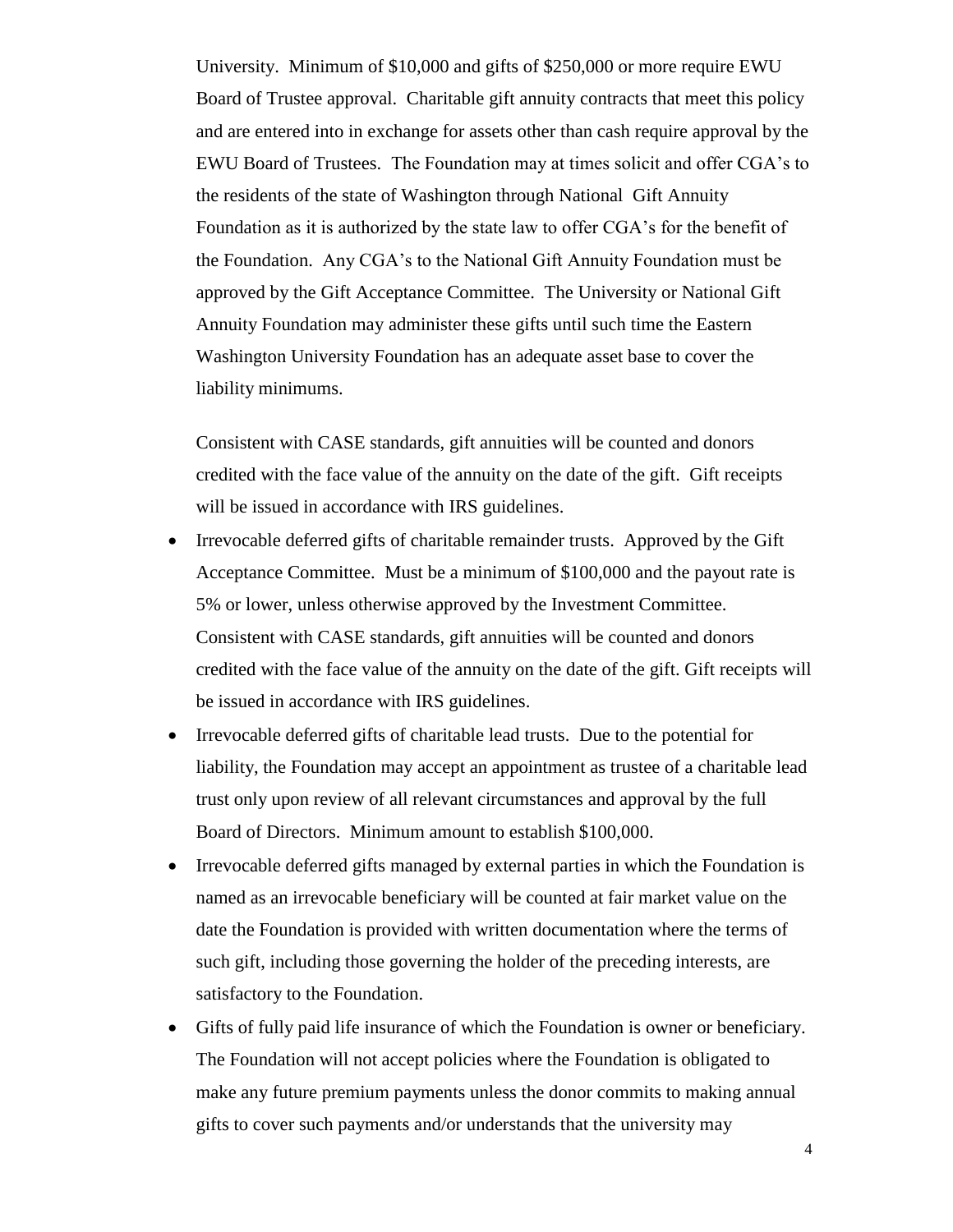unilaterally exercise its right to surrender the policy for its cash surrender value. Gifts of all life insurance must be approved by the Gift Acceptance Committee. Partially or fully paid-up life insurance policies are counted as outright gifts to the university at the cash surrender value provided by the insurance carrier at the time of the gift. If the policy is not fully paid up at the time of the gift, then any premium payments the donor makes to the insurer or the University (which in turn is used by the Foundation to pay the premium) is counted as an outright gift at the full value of the premium paid.

- $\bullet$  Bequest expectancies the Foundation welcomes notification by donors that they have included the Foundation in their wills or estate plans. To be counted the Foundation must have written documentation from the donor or the donor's advisor as to the bequest intention (e.g., a copy of a trust, will or codicil, or a signed letter/intent form). The Foundation does not book or count revocable future gifts or bequests and per IRS regulations, the Foundation does not provide any gift receipt to donors until the gifts are realized. The Foundation, per CASE standards may recognize and count amount as a pledge the face value of a specific bequest or the reasonable minimum estimated value or residual bequest as provided by the donor, or if none provided at \$5,000. Bequests will be counted as follows based upon the age of the donor at the end of the campaign. Age 50-59, gift is counted at 25% of face value, 60-69 gift is counted at 50% of face value and age 70 and over the gift is counted at 100%
	- o Where the vesting for the Foundation depends on the demise of more than one person, the youngest such person must be of the requisite age for subtotal valuation. A bequest contingent on the spouse pre-deceasing the donor will be counted; if contingent on children or others it will not.
	- o Neither the Foundation nor any of its employees acting on behalf of the Foundation may agree to act as the successor trustee of a living trust or the executor of any will in which the university is named as a beneficiary, without the approval of the Gift Acceptance Committee.
	- o The Foundation may count the increased difference in value of a previously recorded bequest expectancy with appropriate written documentation provided by the donor. The documentation must support a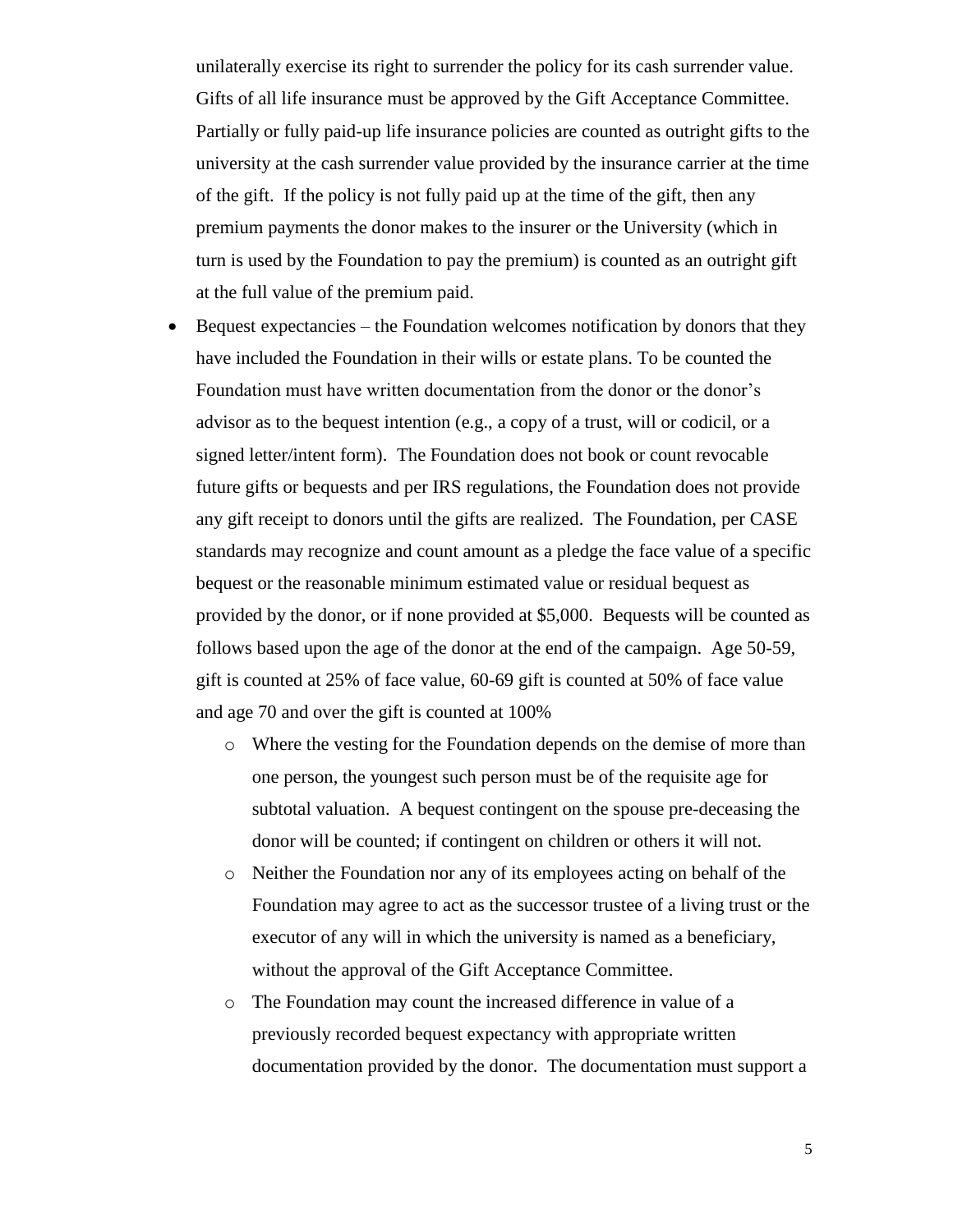minimum increase of 30% or \$100k in greater value from the original recorded value.

- Other revocable gift commitments (e.g., a retirement plan or life insurance policy designation naming the Foundation as a beneficiary) will be counted in accordance with the policies that apply to bequest expectancies as described above.
- Estate distributions will be counted at fair market value on the effective date of the gift (the date the gift is received by the Foundation).
- Gifts of tangible personal property (e.g., jewelry, works of art, furniture) which are to be sold will be counted at fair market value as reported by the donor upon delivery. The Director of Advancement Services and Gift Processor is responsible for conducting due diligence review on, and approving the acceptance of, all gifts of tangible personal property. It also manages the sale of such assets.
- Gifts of tangible personal property (e.g., works of art, lab equipment, athletic equipment) which are to be held by the university in furtherance of its mission. Note that software licenses are not considered to be bookable gifts per CASE guidelines, because EWU does not "own" those licenses.
	- o A dean of a school or a head of a unit may authorize acceptance of tangible personal property to be kept and used after taking into consideration the following factors:
		- Whether the property furthers the mission of the university or a specific school or unit;
		- **Example 2** carrying costs and potential liability;
		- costs relating to long-term storage;
		- any donor-imposed restrictions on the use, display or sale of the property; and
		- **costs relating to transportation and/or installation.**

The dean or unit head should first seek approval from the Vice President for University Advancement before proceeding.

Information about any gift of tangible personal property should be forwarded to Advancement Gift Services, which will credit the donors and prepare an appropriate gift receipt.

- Private grants will be counted in accordance with Foundation policy.
- Corporate matching gifts will be counted provided they follow the guidelines of the IRS and the company providing the match.